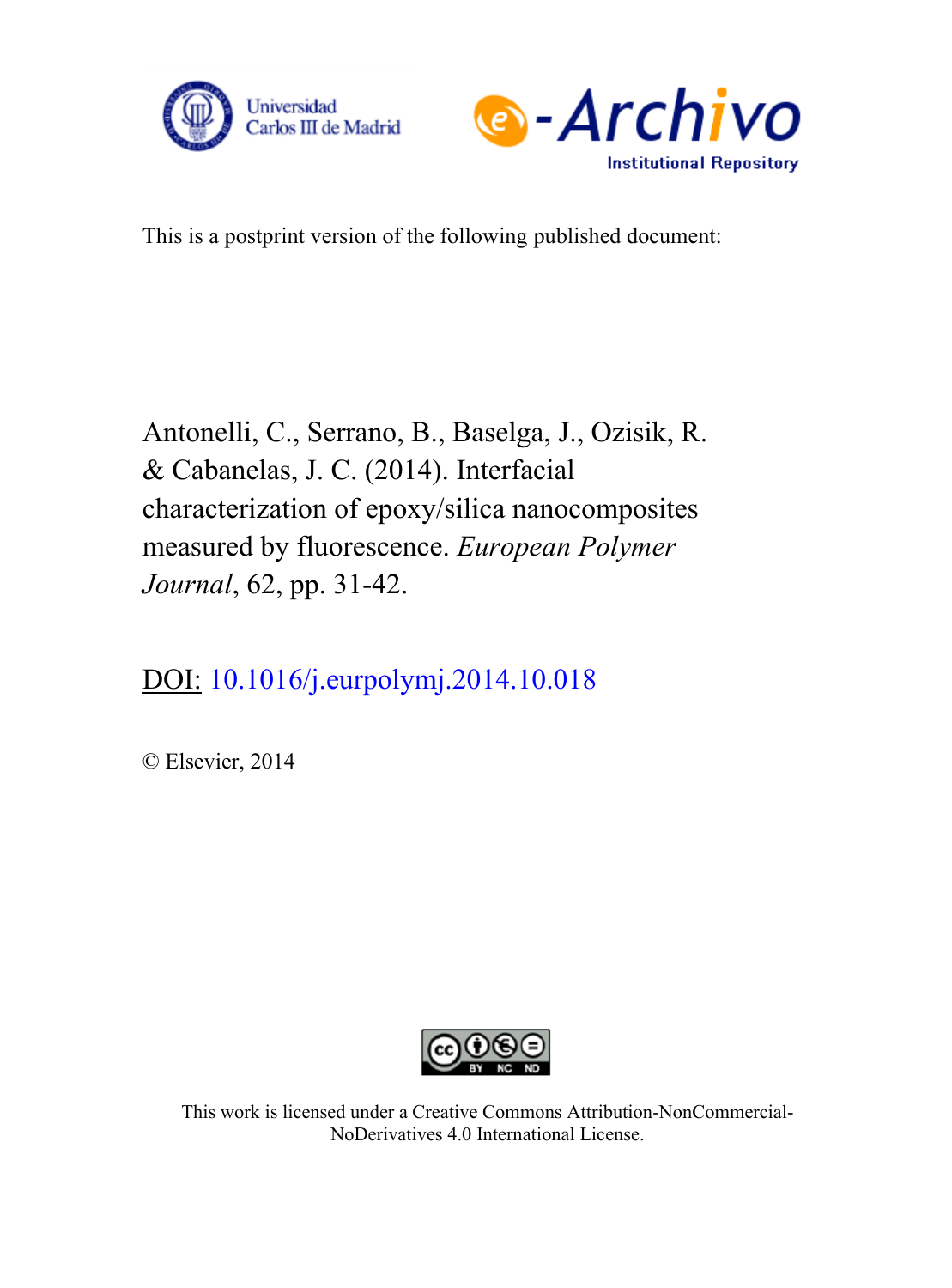# Interfacial characterization of epoxy/silica nanocomposites measured by fluorescence

Claire Antonelli <sup>a</sup>, Berna Serrano <sup>a</sup>, Juan Baselga <sup>a</sup>, Rahmi Ozisik <sup>b</sup>, Juan Carlos Cabanelas <sup>a,</sup>\*

<sup>a</sup> Department of Materials Science and Engineering and Chemical Engineering, Universidad Carlos III de Madrid, Avda. Universidad, 30, 28911 Leganés, <sup>Madrid,</sup><br>Spain

<sup>b</sup> Department of Materials Science and Engineering, and Rensselaer Nanotechnology Center, Rensselaer Polytechnic Institute, Troy, NY 12180, USA

⇑ Corresponding author.E-mail address: caba@ing.uc3m.es (J.C. Cabanelas).

## **ABSTRACT**

Fluorescence labeling was used as a tool for the interfacial characterization of nanocom-posites. The solvatochromic probe dansyl chloride was employed as interfacial reporter in epoxy/silica nanocomposites. Molecular spacers (organosiloxanes and polyetheramines) of different lengths were used to vary the location of the chromophore at the interface. The steady state and time resolved fluorescent responses reflect a rigid polar interface. Fluores-cence changes during heating at a constant rate were analyzed for determining the local glass transition  $(T_g)$  at the interface region. The fluorescence results were then compared to the  $T_g$  obtained from differential scanning calorimetry and the results showed the existence of a gradient interface of a few nanometers thick having different properties than the bulk matrix. The thickness of this interface is small but its altered dynamics due to strong interactions with the nanofiller spreads its influence throughout the whole

#### matrix.

**KEYWORDS** Interface Polymer nanocomposites Epoxy Fluorescence Glass

# 1. Introduction

The properties of polymer nanocomposites are associated with the dispersion and distribution state of the nanoparticles, and their interaction with the matrix. Their nanoscale size provide them with some of their most valued properties: low percolation threshold and high interfacial volume, which provides matrix-nanofiller interactions with different properties than the bulk polymer [1– [4\].](#page-11-0) As a consequence, the overall properties of the combined system are altered compared to those of the traditional composite materials. One of the aspects that is still controversial is the comprehension of the interfacial architecture because of the complex sum of factors that determine its properties: physico-chemical interactions, topological effects and mechanical stresses among others. Specifically, the effects of the strength and the extent of

the region of influence of the nanofillers on the polymer matrix are still not clear. There are even conflicting views on the definition of the extent of the interface. It is widely accepted that the properties of the interfacial region spread across the whole matrix affecting to a greater or lesser degree the structural relaxation dynamics of the polymer chains. The effect on the glass transition temper-ature  $(T_g)$ is particularly of great importance, because it gives an idea on how polymer dynamics varies, and in addition, it is a key property for many applications. It is generally assumed that the  $T_g$  tends to increase when favorable interactions exist between the nanofiller and the matrix. On the contrary, the presence of unfavorable interactions depresses the  $T_g$ . The extent of  $T_g$  variation is also closely linked to the dispersion state the nanofiller [5,6] because it defines the distribution [and](#page-11-0) connectivity of the interfacial volume within the whole matrix and, as a consequence, the restriction level of chains mobility.

This behavior has been often analyzed in the literature on nanoconfinement effects on ultra-thin films. A  $T_g$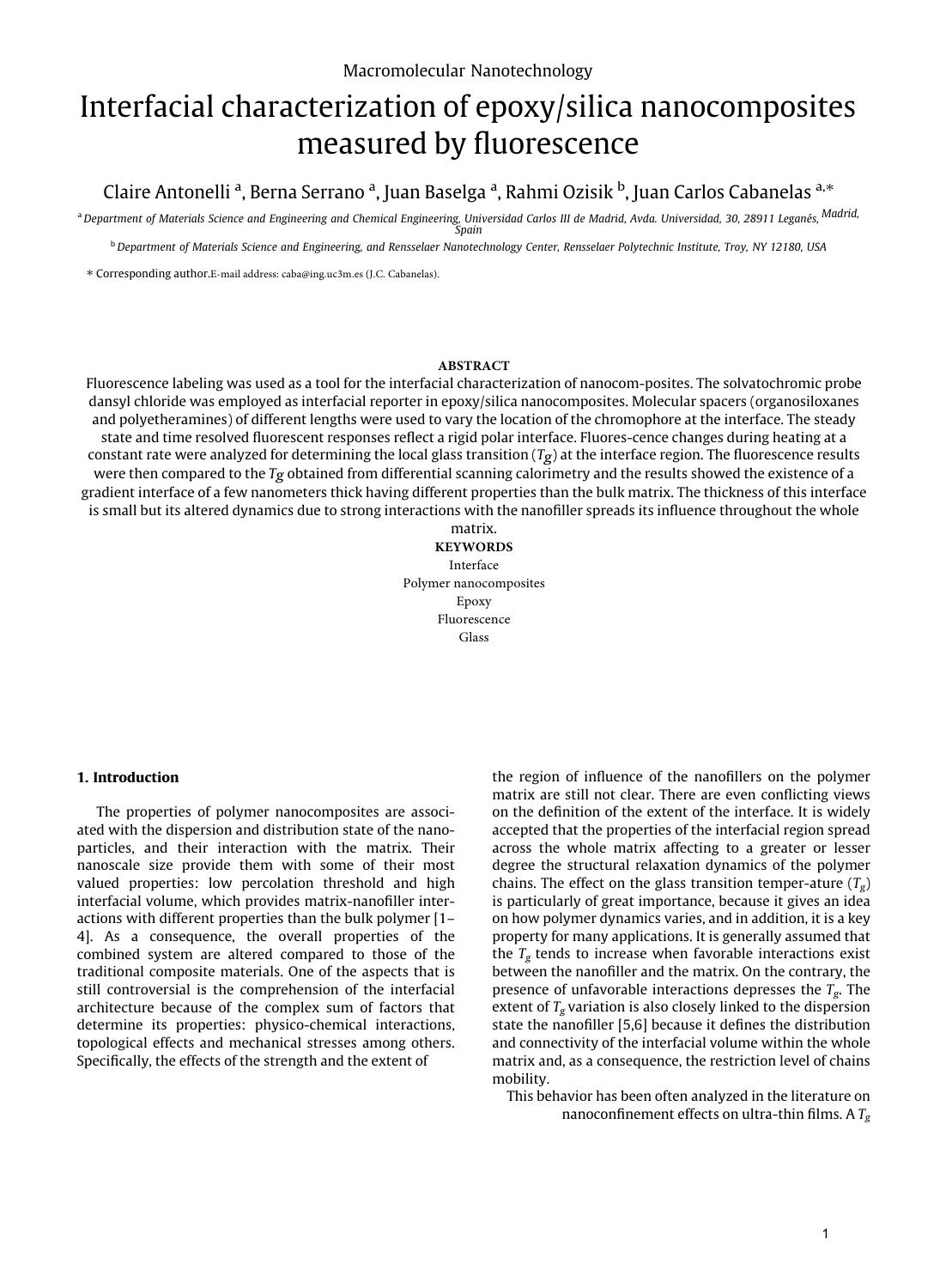depression is usually observed in free-standing ultra-thin films as the thickness of the film decreases [\[7](#page-11-0)]. This depression depends on the polymer-substrate interaction in supported thin films [\[8\]](#page-11-0) and has led some authors to elaborate analogies between nanoconfinement and  $T_g$  behavior in nanocomposites [\[9,10\]](#page-11-0). This apparent similarity has been used to justify some results in nanocomposites [\[11](#page-11-0)] even persisting some reluctance about this analogy [\[12,13](#page-11-0)]. In any case, it is generally postulated the existence of a polymeric layer around the nanoparticles whose properties are different from those of the bulk to explain the global behavior of the  $T_g$  [\[13–17\]](#page-11-0). Filler-matrix or substrate-film attractive interactions reduce the local mobility of the polymeric chains [\[8,13,16,17\]](#page-11-0), whilst unfavorable interaction enhance the mobility [\[11](#page-11-0)]. For nanocomposites, the thickness of this layer is generally estimated between 1 and 10 nm depending on the studied system and on the employed experimental technique [\[18–22](#page-11-0)]. An important question that still remains open is to know in which way this polymer layer is able to impact the macroscopic properties of the nanocomposites. There are recent publications about this subject on thermoplastics filled with silica nanoparticles [\[13,22–25\]](#page-11-0) but there is a lack of literature focused on thermosetting nanocomposites despite the important number of applications of these materials. Thermosetting nanocomposites are in fact complex systems due to the importance of the crosslinking density as it has been underlined by Brinson and coworkers [\[26](#page-11-0)]. In these materials the different  $T_g$  behavior observed with the nanofiller content or the nanofiller-matrix interaction is often explained by the creation of heterogeneities in the network [[27–29\].](#page-11-0) Anyways it is usual to observe an increase of the  $T_g$  values in case of favorable interactions [30,31] and [these](#page-11-0) obviously depend on the curing agent

[\[32\]](#page-11-0) and on the nanofiller concentration [[28,33\].](#page-11-0)

Therefore, for a given system and its associated network structure, an important feature of nanocomposites is to know how the specific dynamics of the interface is propagated through the whole matrix. The object of this work is to improve the knowledge about how and to which extent the interfacial structure affects the whole thermosetting matrix. With this purpose, a fluorescent reporter will be placed on one end of several molecular spacers of varying size tethering both the probe and the nanofiller. The fluorescence of molecular probes is in fact an appreciated technique to study polymer materials [\[34\]](#page-11-0). It can provide information on a scale smaller than conventional light scattering and comparable to SANS [\[35\]](#page-11-0). For sensing molecular dynamics in condensed phases, a fluorescent dye should change its fluorescence signal on changes in the rotational diffusion of its surrounding media. It is well known the sensibility of some flurophores to rigidity, polarity or free volume variations of their close environment. Spectral shifts are caused by a combination of fluorophore-solvent interactions and charge transfer separation in the excited state but there is no single theory which account for all these effects [\[36,37\]](#page-12-0). Specifically, the so-called solvatochromic probes have large variations in their emission spectrum depending on the degree of stabilization of the excited state by the environment of the chromophore [38]. [Since](#page-12-0) the pioneering work of

Loutfy [\[39\]](#page-12-0) which related the variation of free volume of a PMMA matrix with the emission of a molecular rotor, fluorescence spectroscopy has been widely used to study thermal transitions in polymers. Torkelson and cowokers have extensively employed this technique to study confinement and relaxation processes in polymer films and nanocomposites [\[10,40–43\]](#page-11-0). Other authors have analyzed also thermal transitions in a high variety of polymer matrices [\[44–47\].](#page-12-0)

The fluorescent marker selected for this work is 5- (dimethylamino)naphthalene-1-sulfonyl chloride (Dansyl chloride, DNS), a well-known solvatochromic probe with charge transfer (CT) character. Intramolecular charge transfer in dansyl comes from the mixing of the  $\pi$ - $\pi^*$  transition of the aromatic ring and the lone electron pair of the amine N  $(1-\pi^*)$  which acts as a donor [\[48\]](#page-12-0). This coupling is more efficient for the  $1L_a$  (polar) state, and is the origin of a CT state. The  $1L_b$  (non-polar) state has less charge transfer capacity and remains in practice as a  $\pi$ - $\pi^*$  transition and it is usually called the locally excited (LE) state. Due to this charge transfer, excitation enhances very much more the dipole moment of the  $1L<sub>a</sub>$  state. Thus, in polar solvents, the emission comes from a CT state and is usually reflected by a red shift. On the contrary, in hydrophobic or non-polar solvents, the emission is mainly from the LE state. If the energy of both states is similar, the emission would come from both. In fact, DNS has been extensively used for solvent polarity studies, gelation and swelling or solvation dynamics in micellar environments [\[49–53\]](#page-12-0). Dansyl has been also employed to monitor microheterogeneity in surfaces [\[54\]](#page-12-0) and polymer networks [\[55\]](#page-12-0), curing behavior of thermosets [\[56,57\]](#page-12-0), and thermal transitions and conformational changes in polymers, hybrid materials and composites [58[,59\].](#page-12-0) In previous works, we used this fluorophore to study phase separation and morphology in blends [\[60\]](#page-12-0) and the interface in PMMA nanocomposites [\[47\]](#page-12-0).

In this work we have selected a low curing temperature system (DGEBA/m-xylylenediamine) as a model thermosetting system. As nanofiller we have selected silica nanoparticles that will be surface treated with functionalized silanes (short tethers) and with two Jeffamines (long tethers) of different size. DNS will be placed at the end of the tethers to probe different zones of the interfacial region. In addition, labeling of the hardener will allow characterizing the chromophore response when it is located in the bulk resin in presence of untreated silica nanoparticles. Along with the steady-state fluorescence, fluorescence decays will also be analyzed due to their higher sensitivity to the presence of transient states and relaxation phenomena. Finally, interfacial information will be confronted with macroscopic  $T_g$  determined by calorimetry.

# 2. Experimental section

# 2.1. Materials

Colloidal suspensions of silica nanoparticles (DMAC-ST, 20% by weight in N,N-dimethylacetamide) were supplied by Nissan Chemical Industries, Ltd. Size distribution of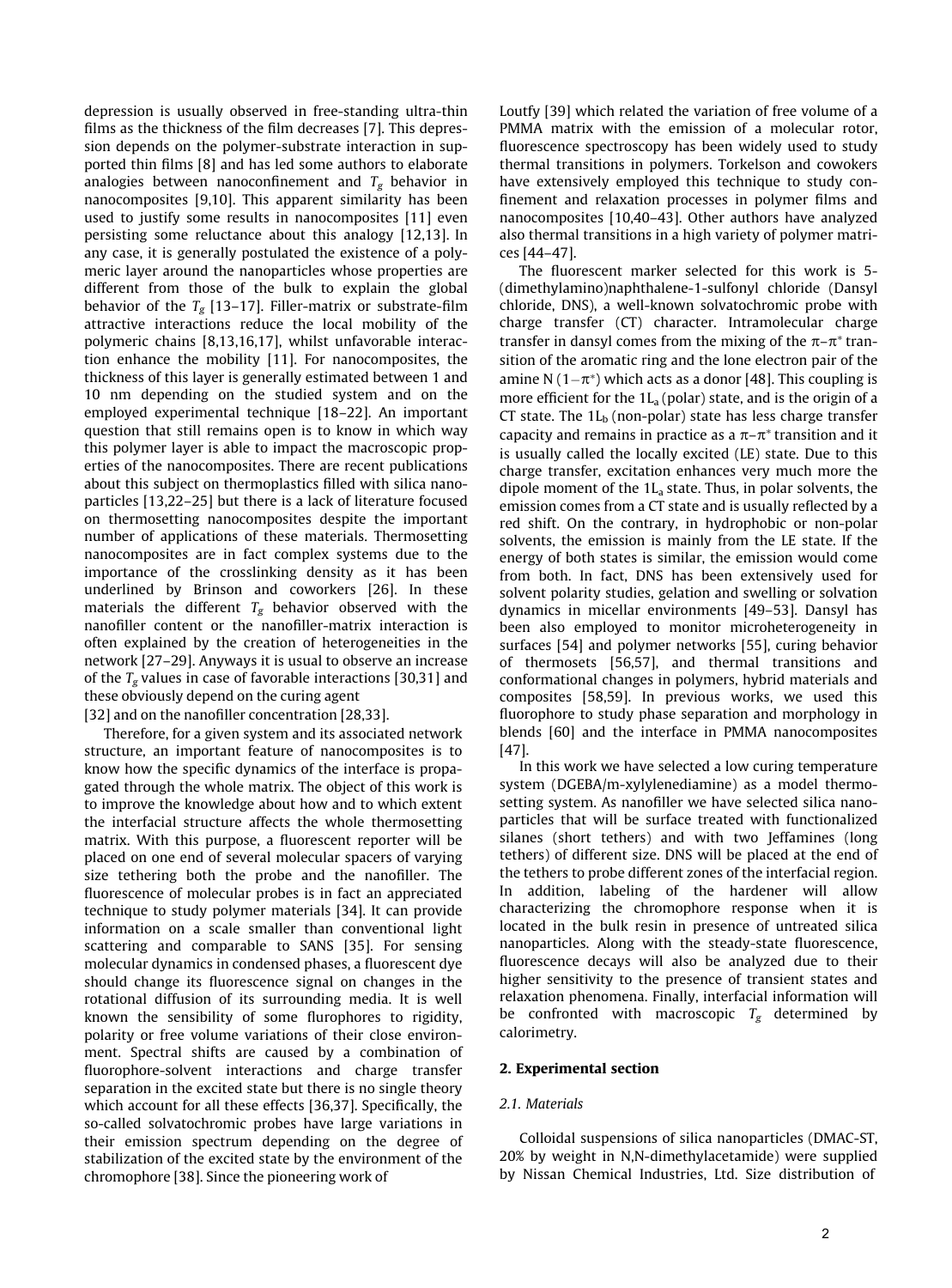the as received nanoparticles was determined by transmission electron microscopy (TEM) (Fig. S1 in Supplementary Information) to have an average value of 13.3 ± 5.1 nm. The specific surface area was evaluated by BET and was found to have an average value of 193  $\pm$  1 m<sup>2</sup>/g. Both the average size and specific surface area agree with the values reported in literature [\[61\].](#page-12-0)

The epoxy used in the current study as the matrix polymer was based on glycidyl-end capped poly(bisphenol A-co-epichlorohydrin) resin (DGEBA,  $M = 348$  g/mol, Sigma Aldrich) cured with m-xylylenediamine (MXDA, M = 136.19 g/mol, 99%, Sigma Aldrich).

Fluorescent probes were either mixed with the matrix or were attached to silica nanoparticle surfaces to probe the matrix or the interfacial region dynamics, respectively. The following fluorescent probes were used as received: dansyl chloride (DNS, 99%, Invitrogen) and dansyl derivative N- (dimethyl amino naphthalene sulfonyl)-1,5 pentanediamine, which is usually known as dansyl cadaverine (DNSC, 99%, Fluka). These fluorescent probes were attached to silica nanoparticles via various silane coupling agents: (3-Aminopropyl)dimethyl-ethoxysilane (APMES, 97%, ABCR GMBH), (3-glicidoxypropyl)dimethyl-etoxysilane (GPMES, 97%, ABCR GMBH), and N-octhyldimethylchlorosilane (ODMCS, 97%, ABCR GMBH), which are designated as AS, GS and OS, respectively, to simplify nomenclature in the text. In addition, polyetheramines based on propyleneglycol (Jeffamine D230,  $M = 230$  g/mol and Jeffamine D400,  $M = 400$  g/mol; Fluka) were used as spacers between silane coupling agents and fluorescent probes to be able to probe the silica/epoxy interface at different locations and as a function of distance from the silica nanoparticle surface. All solvents used in this work were GPC grade or superior. All concentrations are based on weight unless stated otherwise.

## 2.2. Sample preparation and characterization

#### 2.2.1. Silica surface modification

Surface modification of silica nanoparticles with the monofunctional organosiloxanes, AS or GS, was performed following the same procedure in both cases. First, the silane coupling agent was reacted with the appropriate fluorescent probe (DNS for AS and DNSC for GS) in a 10% dilute DMAC solution at a fluorescent probe to silane molar ratio of 1:40. The reaction was carried out at 40  $\degree$ C under N<sub>2</sub> atmosphere until completion. The reaction of the probe with the silane was followed by thin layer chromatography. Next, the solution of the labeled silane was added dropwise to a silica nanoparticle suspension, which was previously diluted to 10% in DMAC, at room temperature and was stirred for 90 min. The stability of the suspension was checked by dynamic light scattering (DLS, Malvern Zetasizer). Stoichiometric amounts of labeled silanes were used for condensation with the surface hydroxyl groups of silica nanoparticles. Stoichiometry was determined from specific surface area measurements and assuming 5 hydroxyl groups per unit area (OH/nm<sup>2</sup>) reactive sites on the nanoparticle [\[62\]](#page-12-0). Silica nanoparticle treatment with hydrophobic OS was performed following the same procedure used for AS and GS functionalization, however, because OS cannot be reacted with a fluorescent probe, a

small amount of AS-DNS (with a AS:DNS molar ratio of 1.5:1) was grafted to the silica surface prior to silanization with OS. The molar ratio of OS:AS was 26:1 leading to a molar ratio of fluorescent probe to silane molar ratio of approximately 1:40.

In order to place the fluorescent probes at increasing distances away from the silica nanoparticle surface, Jeffamine chains were used as long spacers. First, the Jeffamine, D230 or D400 was labeled with DNS following the same reaction protocol that was used for silane coupling agents and described previously, however, the fluorescent probe to Jeffamine molar ratio was 1:4. Next, the DMAC/Jeffamine-DNS solution was added to a GStreated silica suspension in DMAC at a Jeffamine to GS molar ratio of 1:10 in order to achieve a similar fluorescent probe surface concentration in all samples. The structures of all chemical modifiers and the modi-fier:DNS molar ratios are presented in Table 1.

The presence of silane on nanoparticles was confirmed by FTIR (Perkin Elmer DX2000) by observing the absorption bands corresponding to the specific silane used or Jeffamine aliphatic backbones as described elsewhere [47]. [The](#page-12-0) extension of surface modification (tethering density) was quantified by thermogravimetric analysis (TGA, Perkin Elmer TGA7) following the procedure described in Supplementary Information (Fig. S2).

#### 2.2.2. Nanocomposite preparation and characterization

DMAC suspensions of modified silica were filtered (0.45  $\mu$ m) and added dropwise to a DMAC solution con-taining 10% DGEBA under strong mechanical stirring that was maintained for 2 h. The amount of added silica was monitored in order to achieve 2% nanoparticle concentration in the final nanocomposite. After mixing, samples were put in a high vacuum line at 70  $\degree$ C for 90 h to com-pletely remove the solvent. To check the presence of unre-acted modifier in the final nanocomposite mixture, silica/DGEBA suspensions were dissolved in DMAC, centrifuged, and the supernatant solvent was analyzed by GPC. This procedure did not show any unreacted modifiers in the final nanocomposite mixtures. The modified silica/DGEBA mixtures were cured with the stoichiometric amount of MXDA at 80  $\degree$ C for 90 min and were post-cured at 130  $\degree$ C for 30 min to achieve completion of the reaction.

Some experiments used MXDA labeled with DNS for locating the probe in the matrix fixed to the polymer network, both for neat epoxy and nanocomposites prepared with bare (unmodified) silica. The labeling was done by reacting an adequate amount of DNS with the hardener at 40  $\degree$ C under N<sub>2</sub> atmosphere to obtain a concentration of  $10^{-4}$  mol/kg in the cured resin.

The main silica surface structures are qualitatively illustrated in [Fig.](#page-4-0) 1. Surface modification with the two selected functional silanes (N2AD and N2GDC nanocomposites), lead to chemical functionalities that are able to react with the matrix (primary amino groups and oxirane rings). In these, the fluorophore is located close to the silica nanoparticle surface, especially in the case of AS treatment. In order to place the fluorophores further away from the silica nanoparticle surface, two different Jeffamines were used (indicated as N2D230 and N2D400 in [Fig.](#page-4-0) 1). A low polarity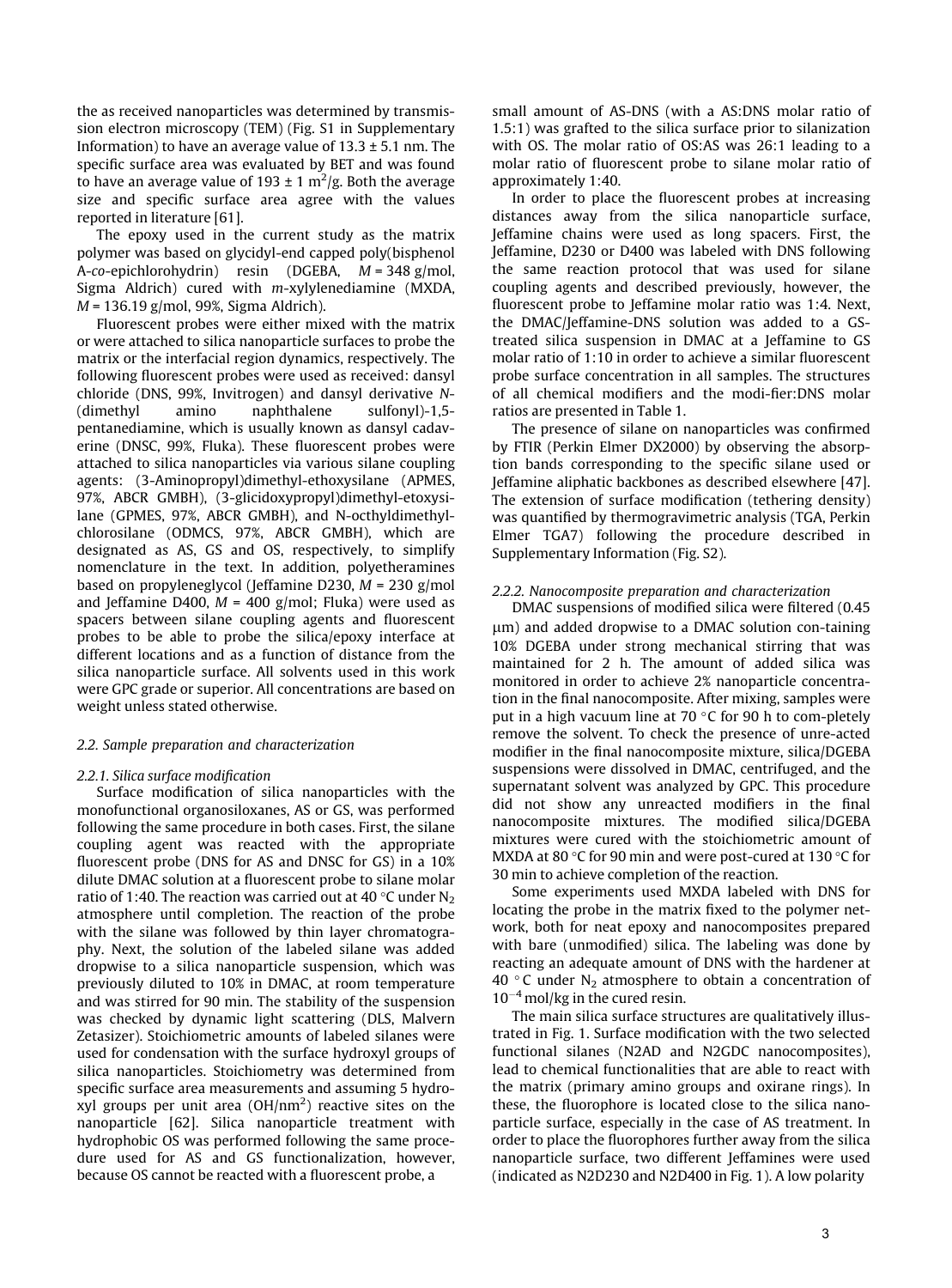<span id="page-4-0"></span>Table 1 Structure of silica chemical modifiers, showing the tether: dansyl molar ratios and tether lengths.

| Modifier structure                        | Molar ratio    | Tether length <sup>a</sup> | Designation              |
|-------------------------------------------|----------------|----------------------------|--------------------------|
| `o-si·<br>၀ူ<br>NHS<br>Ö                  | 40:1           | 5                          | AS-DNS                   |
| .Ñ.<br>o<br>NHS<br>O<br>'NH<br>$0^{\sim}$ | 40:1           | 15                         | GS-DNSC                  |
| ÓН                                        | 40:10:1        | 21                         | GS-D230-DNS $(n = 2, 5)$ |
| `N ´                                      | 40:10:1        | 35                         | GS-D400-DNS $(n = 6, 1)$ |
| OH<br>) <sup>О=\$=О</sup><br>∖_NH         |                |                            |                          |
| ر<br>S<br>$\cap$                          | $40:(1.5:1)^b$ |                            | <b>OS</b>                |

<sup>a</sup> Expressed as number of covalent bonds between silicon and the dansyl moiety.

<sup>b</sup> As OS has no reactive groups, dansyl was attached to the silica previously through AS. Between brackets figures the AS:DNS molar ratio.



Fig. 1. Structures created as a result of surface modification of silica nanoparticles. The corresponding nanocomposite designations are indicated in bold.

reference for fluorescence studies was prepared by treating previously labeled nanoparticles with OS (N2OAD in Fig. 1). Finally, a nanocomposite was prepared with bare silica with the dansyl reporter located in the polymer matrix through MXDA (N2D nanocomposites).

It should be noticed for sample N2GDC that a possible addition of the secondary hydrogen of dansyl cadaverine to other glycydoxy moiety may take place. But this side reaction does not alter the length of the tether and has little effect on the average distance of the probe to the silica surface.

Glass transition temperatures  $(T_g)$  of neat epoxy and silica/epoxy nanocomposites, defined at the mid-point of

 $\Delta C_P$ , were determined via differential scanning calorimetry (Perkin Elmer Pyris Diamond DSC). Scanning was performed under constant nitrogen gas flow using a sample mass of around 15 mg. The  $T_g$  was evaluated from the second heating scan with a heating rate of  $10^{\circ}$ C/min after cooling from 160 $\degree$ C at the same rate.

Field emission scanning electron microscopy (SEM, Nova NanoSEM 230, FEI) was used to observe the morphology of fractured surfaces and the nanoparticle distribution in the nanocomposites. The samples were fractured after immersion in liquid nitrogen. A vibrational circular dichroism (VCD) detector was used applying an accelerating voltage between 4 and 7 kV.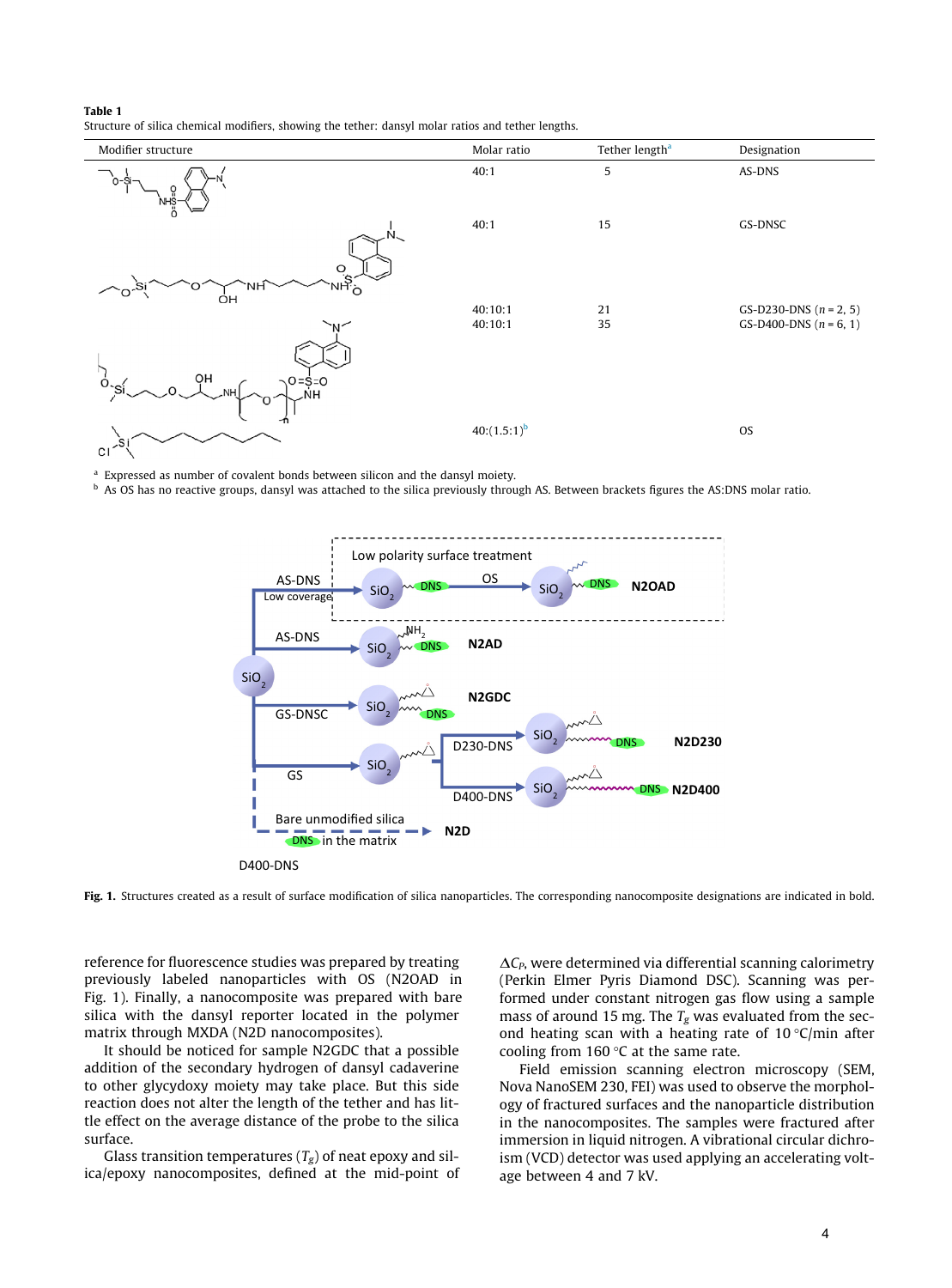#### <span id="page-5-0"></span>2.2.3. Fluorescence measurements

Fluorescence steady state measurements of DNSlabeled nanoparticles, embedded in the fully cured polymer matrix, were performed using an Edinburgh FS900 CDT instrument in the front face excitation mode. The excitation wavelength ( $\lambda_{\text{exc}}$ ) was set at 350 nm and emission scans were collected between 360 and 670 nm at 1 nm steps with 2 mm excitation and emission slits. For temperature dependent measurements, samples were put into aluminum pans (15 mg) with a quartz cover into a Perkin Elmer DSC7 calorimeter. A bifurcated optical light guide coupled to the DSC, as described elsewhere [\[63\]](#page-12-0), was used for excitation and emission collection. After heating the sample up to 160  $\degree$ C and cooling it to 50  $\degree$ C, temperature was increased in predetermined steps with adequate duration at each step to allow sample equilibration before spectra collection.

Analyses of the stationary spectra were performed by calculating the wavelength at the band maximum ( $\lambda_{max}$ ), the full width at half maximum (FWHM), and the first moment of the emission spectra  $({\langle v \rangle})$ , which is defined as follows [\[36\]:](#page-12-0)

$$
\langle v \rangle = \frac{\sum_i I_F(v_i) \cdot v_i}{I_F(v_i)}
$$

where  $I_F(v_i) = I_F(\lambda_i) \cdot \lambda_i^2$ . The first moment is related to the mean energy of emitted photons, has the advantage of having less fluctuations than fluorescence intensity, and is more sensitive to changes in the chromophore environment [\[64\]](#page-12-0).

Fluorescence decays were measured using a pulse source (PDL 800-B, PicoQuant GmbH) equipped with a 341 nm LED diode (PLS-340, PicoQuant GmbH, HBW of 14 nm) with a sample chamber and an emission monochromator (Acton SP-150) coupled to a photomultiplier (PMA-M, Picoquant GmbH). Typical measurements were done at 5 MHz, 78 ps/channel and 20,000 counts at the maximum. Decays were obtained at emission wavelengths between 420 and 520 nm at 20 nm intervals. Deconvolution and fluorescence lifetime evaluation was performed with the PicoQuant Fluofit software. To check the accuracy of the equipment, the lifetimes of anthracene and 9, 10-diphenylanthracene in cyclohexane solution were measured, giving single exponential fits with values of 5.3 and 7.8 ns, respectively, which are in very good agreement with literature [\[65\].](#page-12-0)

## 3. Results and discussion

## 3.1. Characterization of silica surface modification and nanocomposites

The surface coverages (tethering densities) achieved for different treatments including the percent coverage, which was calculated on the basis of a silanol concentration of 5 OH/nm<sup>2</sup> on bare silica [\[62\]](#page-12-0), are provided in Table 2. Results show that AS treatment achieves a better coverage (about 1.7 molecules/nm<sup>2</sup>, which represents a mean silanol functionalization of 35%) than GS and GS-Jeffamine surface treatments (about 1.3–1.4 molecules/nm<sup>2</sup>, 26–28% silanol

| Table 2                                                                  |  |  |  |  |
|--------------------------------------------------------------------------|--|--|--|--|
| The extent of silica surface modification as calculated from TGA curves. |  |  |  |  |

| Surface modifier | Molecules <sup>a</sup> ( $nm2$ ) | $\%$       |
|------------------|----------------------------------|------------|
| AS-DNS           | $1.74 \pm 0.26$                  | $35 \pm 5$ |
| GS-DNSC          | $1.33 \pm 0.21$                  | $26 + 4$   |
| $GS-D230-DNS$    | $1.37 \pm 0.16$                  | $27 + 3$   |
| $GS-D400-DNS$    | $1.41 \pm 0.06$                  | $28 + 1$   |
| $OS + (AS-DNS)$  | $2.24 \pm 0.10$                  | $45 \pm 2$ |

Molecules of tethered silane.

**b** Percent coverage was calculated from the average of three reactions.

coverage), in agreement with the greater reactivity of the amino silane towards siloxane condensation and the well-known autocatalytic effect of the amine [\[66\]](#page-12-0). The calculated tethering densities are comparable to values found in the literature for alkoxysilane grafted to silica in organic solvents [\[67,68\]](#page-12-0). The enhanced coverage reached by OS silanization is due to the greater reactivity of chlorosilanes compared to alkoxysilanes. In any case, the possibility of introducing off-stoichiometric epoxy:amine ratios when silica is functionalized with amine or epoxy groups may be discarded, as the total amount on the silica surface is negligible compared to the epoxy and amine concentrations in the bulk.

The glass transition temperatures of the fully cured nanocomposites obtained from DSC experiments are presented in Fig. 2. The glass transition temperatures of nanocomposites prepared without DNS were found to be similar to those containing DNS (not shown) confirming that DNS does not affect  $T_g$  at the concentrations used in the current work. As can be seen in Fig. 2, the effect of the presence of silica nanoparticles on  $T_g$  varied among different surface treatments. The  $T_g$  increases moderately with respect to neat epoxy for all nanocomposites except for N2OAD.

In thermoset networks, it has been pointed out that the presence of nanofillers may disrupt the polymer network and also create non-stoichiometric regions, due to preferential adsorption of one of the components, therefore, decreasing  $T_g$ , although this effect is usually only important



Fig. 2. The glass transition temperatures of neat epoxy and silica/epoxy nanocomposites as a function of silica surface treatment as obtained from DSC experiments. Horizontal dotted line is the  $T_g$  of neat epoxy.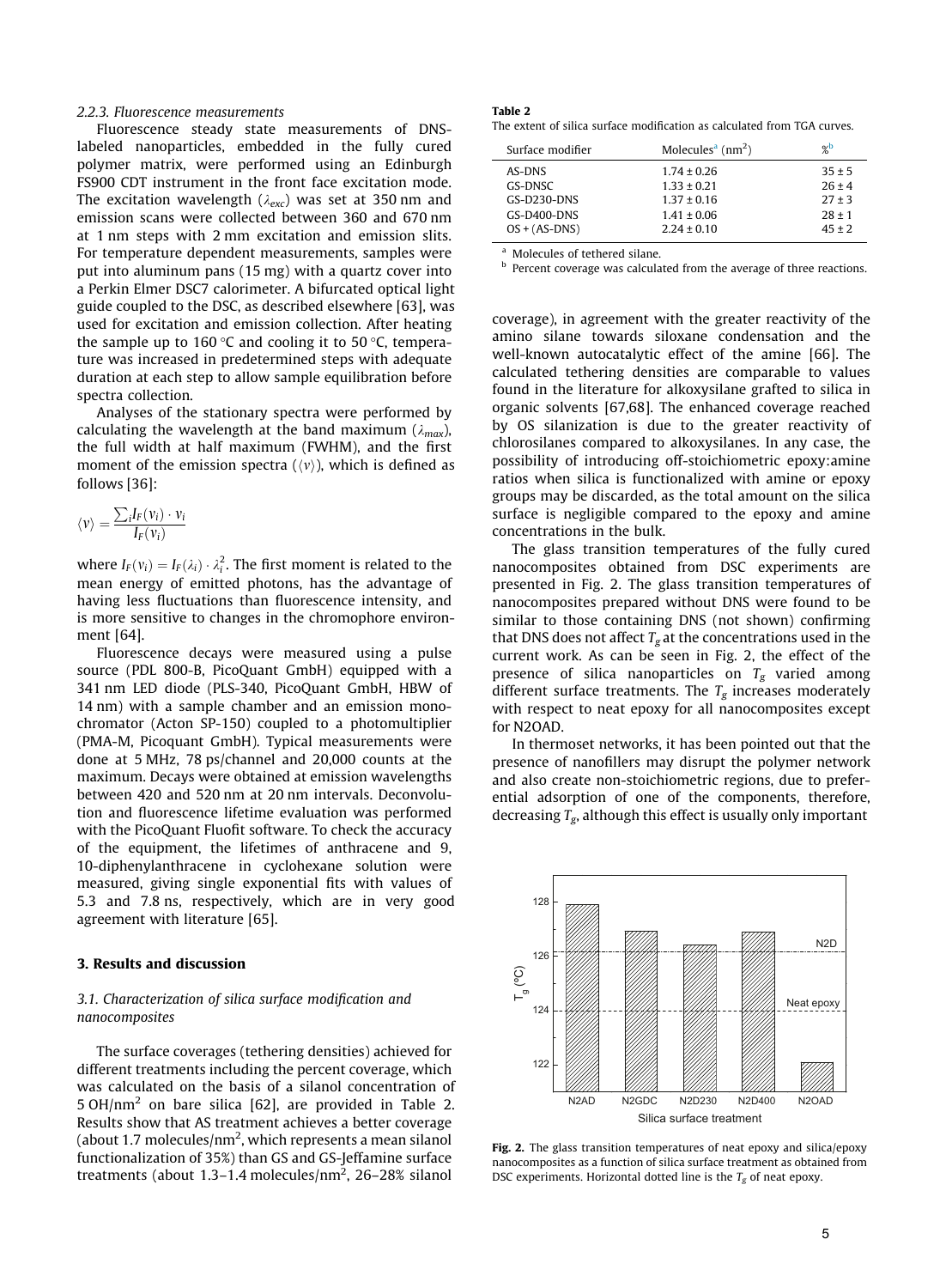<span id="page-6-0"></span>at high concentrations [\[27,69\]](#page-11-0). On the other hand, an increase in  $T_g$  may be observed when strong interactions between matrix and nanoparticles are present [\[70\]](#page-12-0); however, network disruption can partly compensate the restricted mobility caused by such strong interactions [26]. [Taki](#page-11-0)ng this into account, it can be concluded that the systems investigated in the current study are characterized by strong interactions between either the surface silanol groups or the polar modifier groups and the epoxy matrix, with the exception of OS silanized sample (N2OAD), in which a more hydrophobic surface generated by the non-reactive silane causes a depression in  $T_{\rm g}$ . Other than the OS silanization, all other surface modifications introduce functional groups that are able to covalently bond to the thermoset matrix, which may limit network disruption.

Selected SEM images of fractured surfaces are presented in Supplementary Information (Fig. S3). The presence of open clusters suggests some aggregation of the nanofillers, although energy dispersive X-ray analysis using the SiK line reveals the ubiquity of silica. The absence of holes caused by isolated silica particles or clusters detached from the fractured surfaces reflects a cohesive interface between the nanofillers and the epoxy matrix. Comparison of nanocomposites containing surface modified silica with those containing unmodified (bare) silica showed that short silane modifiers induce better dispersion in the samples studied.

#### 3.2. Steady state fluorescence of DNS-labeled nanocomposites

The fluorescence spectra of free dansyl and silanedansylamide adducts in DMAC solution are presented in Supporting Information (Fig. S4). The emission maximum  $(\lambda_{max})$  for all dansyl adducts appears at about 530 nm reflecting the high polarity of the DMAC solvent in agreement with published results [\[48,51,71\].](#page-12-0)

Emission spectra of DNS in the nanocomposites are presented in Fig. 3. A typical spectrum consists of a broad emission band that is blue shifted 50 nm with respect to DMAC solution in the 375–650 nm range. However, small differences can be appreciated for different systems as

Intensity

reflected by the slight but significant changes in  $\lambda_{max}$  and FWHM. For each surface modification, the values of  $\lambda_{max}$ were obtained and plotted in Fig. 4 as function of tether length, which is expressed as the number of covalent bonds between silica and the chromophore.  $\lambda_{max}$  values are in a relatively narrow range of 478–487 nm, which is characteristic of DNS emission in labeled polar surfaces [\[72,73\].](#page-12-0) A similar narrow range is also found for FWHM values (104–107 nm) except for the OS modified silica, in which FWHM is clearly greater  $(\sim127 \text{ nm})$ . The similarity in  $\lambda_{\text{max}}$  and FWHM along with the absence of shoulders or multiple emission bands suggest that in each sample most of the chromophores are in a common environment, i.e., labeled silica is completely embedded in the cured epoxy network providing DNS with a similar polar environment in all samples. For OS treatment (N2OAD nanocomposite), DNS emission comes from a wider distribution of population sites, a direct consequence of the dual silane modification, which generates different environments for the probe.

Emission shifts in charge transfer (CT) probes such as DNS are a result of two factors: polarity and rigidity of the environment. As the polarity of the probe environment increases, coupling efficiency between the excited state and the surrounding dipoles increases, and therefore, the probe emits from a more relaxed state and gives rise to a red shift. On the other hand, in rigid media, the dipolar relaxation of the probe microenvironment is slowed down so that it could not be completed during the excited state fluorescence lifetime. Consequently, the emission would take place from a high-energy, less-relaxed state, which gives rise to a blue shift. The fluorescence of DNS in the nanocomposites always takes place from a higher energy excited state than their respective emission in DMAC solutions as reflected by the blue shift in  $\lambda_{max}$ . This is a direct consequence of having a more rigid environment and occurs because the solvation sphere in the epoxy matrix poorly relaxes, and therefore, the probe emits from a less relaxed state.

Although the local environments for all the studied treatments are polar, comparison of  $\lambda_{max}$  values as a function of the tether length may shed light on how the silica



Fig. 3. Normalized fluorescence emission spectra of dansyl in neat epoxy and nanocomposites.



Fig. 4. Maximum wavelength of fluorescence emission spectra of DNS in silica/epoxy nanocomposites as a function of probe distance from silica nanoparticle surface. Dotted line is included as a guide to the eye.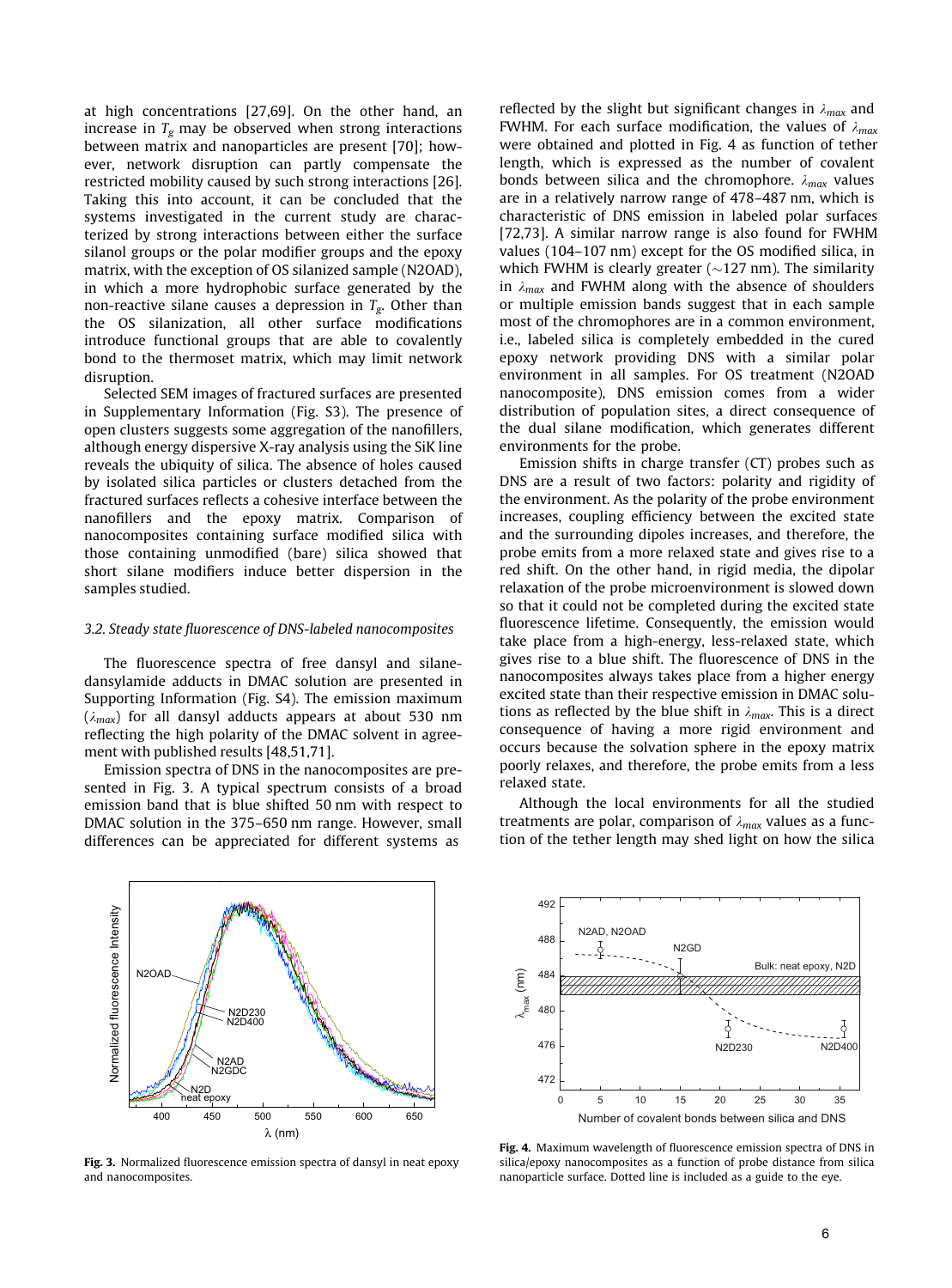<span id="page-7-0"></span>surface influences dansyl emission (see [Fig.](#page-6-0) 4). It should be noted that the tether length used in [Fig.](#page-6-0) 4 is the maximum distance between the silica surface and the probe, although dansyl will be located at the average distance resulting from all the possible tether conformations. As can be seen, a decrease in  $\lambda_{max}$  is observed as the tether length increases, which may be a consequence of progressively moving the probe from a hydroxyl-rich environment to a relatively less polar environment. Therefore, it is possible to state that dansyl is sensitive enough to the polarity changes that operate on the silica surface.

[Fig.](#page-6-0) 4 provides an interesting comparison of the relative positions of  $\lambda_{max}$  when the probe is at the surface or dispersed in the polymer matrix. For probes dispersed in epoxy,  $\lambda_{max}$  is 483 ± 1 nm whether there is silica or not in the matrix. The red-shifted emission of DNS attached to AS (N2AD and N2OAD) is attributed to the closer highly polar silica surface. The systems modified with Jeffamines are blue-shifted. This effect can be easily understood by considering the low polarity of the Jeffamine oxypropylene chains with respect to the DGEBA backbone, and the lack of segmental mobility due to the high crosslinking degree of the matrix in which the tethers are embedded.

## 3.3. Fluorescence lifetimes

DNS fluorescence lifetimes were measured for the nanocomposites. Fig. 5 shows the fluorescence decays obtained for N2AD at different emission wavelengths (at 20 nm intervals) as an example. Straight lines in the logarithmic plots prove that decays are essentially single exponentials, except at short wavelengths (at the blueedge of the emission spectra). However, two-exponential functions are required to obtain better fits to the data:

$$
i(t) = \sum_i A_i \exp(-t/\tau_i)
$$

where  $t$  is the time after a pulse,  $i(t)$  is the intensity of the emission at time t, and  $A_i$  and  $\tau_i$  are the amplitude and lifetime of the ith exponential decay. Decay lifetimes are shown in Table 3 at 480 nm emission wavelength along with the normalized amplitude  $A_i$  and relative intensity  $f_i$ 



Fig. 5. Fluorescence decays of N2AD at different emission wavelengths. IRF is the instrument response function.

Table 3 Two-exponential fits of fluorescence decay at 480 nm emission wavelength.

| $\tau_1$ (ns)    | $\tau_2$ (ns)   | $\alpha_1^{\rm a}$ | $f_1^{\ b}$ | $\gamma^2$ |
|------------------|-----------------|--------------------|-------------|------------|
| $12.95 \pm 0.03$ | $1.62 \pm 0.04$ | 0.75               | 0.96        | 1.08       |
| $13.12 \pm 0.04$ | $1.75 \pm 0.03$ | 0.75               | 0.96        | 1.17       |
| $13.91 \pm 0.04$ | $1.83 \pm 0.10$ | 0.87               | 0.98        | 1.19       |
| $14.37 \pm 0.04$ | $1.50 \pm 0.08$ | 0.86               | 0.98        | 1.27       |
| $12.83 + 0.04$   | $155 + 004$     | 0.72               | 0.96        | 1.18       |
| $12.80 \pm 0.04$ | $160 + 003$     | 0.71               | 0.95        | 1.14       |
| $13.78 \pm 0.04$ | $1.70 \pm 0.10$ | 0.92               | 0.99        | 1 1 1      |
|                  |                 |                    |             |            |

<sup>a</sup> Normalized amplitude.

Relative intensity.

(i.e., the normalized contribution of each lifetime to the total intensity in the stationary spectrum), calculated according to the following equations [\[37\]](#page-12-0):

$$
\alpha_i = A_i / \sum_{j=1}^{\infty} A_j
$$

$$
f_i = \frac{\alpha_i \tau_i}{\sum_{j=1}^{\infty} \alpha_j \tau_j}
$$

Two-exponential functions give reasonably good fits with  $\chi^2$  values below 1.3 in all decays but, as shown by the  $f$  values (very close to 1), the main contribution to the stationary spectra comes from the long lifetime, which ranges between 12 and 14 ns, in good agreement with data reported for dansyl in other polar and viscous media [\[50,73\]](#page-12-0), and its contribution increases with emission wavelength that will be presented in the following sections. The short lifetime is only important at lower wavelengths and has a constant value at around 1.7 ns. Long lifetime,  $\tau_1$ , is plotted as a function of emission wavelength for all studied systems in Fig. 6. It can be clearly observed that  $\tau_1$ increases with emission wavelength. The relative intensity,  $f_1$ , values also increase with emission wavelength (see Fig. S5). It is worth noting that three samples (N2AD, N2GDC and N2OAD) presented higher lifetimes than that of neat epoxy, N2D and nanocomposites with dansyl



Fig. 6. Long lifetime,  $\tau_1$ , as a function of emission wavelength for dansyl in various samples. In neat epoxy and N2D, dansyl is linked to the epoxy network. In all other samples, dansyl is tethered to the silica nanoparticles. Dash line is included as a guide for the neat epoxy data.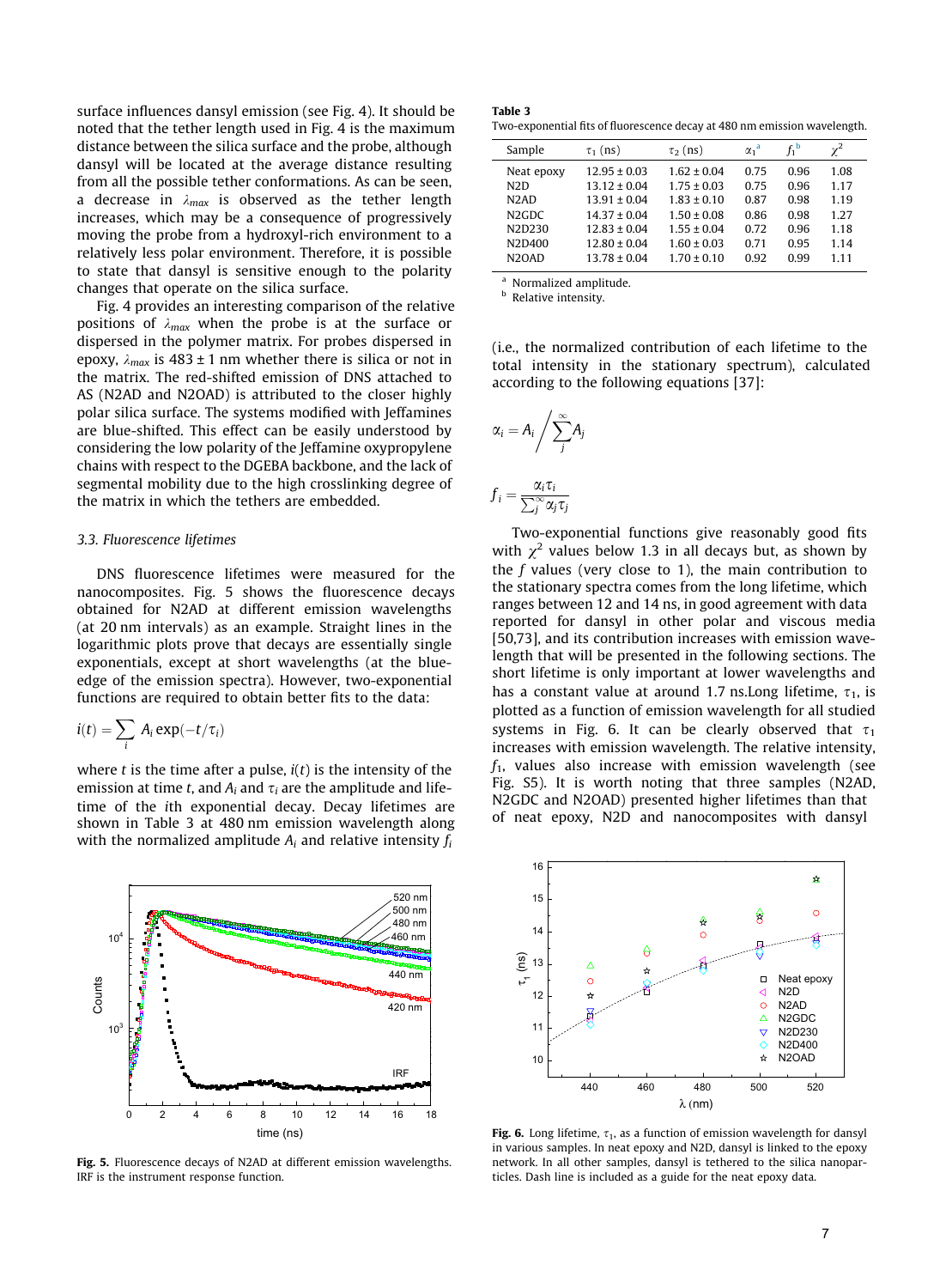<span id="page-8-0"></span>located through the Jeffamine moiety. These three samples share the common feature of having dansyl being very close to the silica surface and are the same ones that show a red shift in their stationary spectra ([Fig.](#page-6-0) 4).

The physical meaning of multi-exponential decays is not usually straightforward. DNS decays in heterogeneous condensed phases can be attributed to many factors: the ability for internal rotation of the dimethylamino group, the efficiency of the non-radiative processes and the solvent relaxation dynamics; all of which depend on the polarity and viscosity of the microenvironment. In spite of this, the observation of a rise in the lifetime with increasing emission wavelength means that the long life-time corresponds to a high dipole moment charge transfer complex that is stabilized by the polar surroundings of the probe. The emission from relaxed states (long wavelengths) comes from molecules with a longer lifetime than the relaxation time of the solvent (the polymer matrix in the current work), and the high-energy emission (low wavelengths) comes from molecules that decay when the coupling with the solvent is not completed. Therefore, Fig. 6 [reflect](#page-7-0)s a relaxation phenomenon that appears in all samples and agrees with earlier observations of Ghigg-ino and co-workers [74]. [The](#page-12-0)re are not many published data about excited state relaxation dynamics in condensed phases. Charge-transfer (CT) reaction and the reorganization of solvent molecules in low viscosity polar media are very fast, on the order of ps [\[75\]](#page-12-0); in which case the solvent responds virtually immediately to the new electronic configuration of the probe. But when the CT reaction and solvent dynamics are of the same order of magnitude, the fluorescence monitors the environment relaxation. For example, Sarkar [\[53\]](#page-12-0) used DNS to study the surface relaxation on DNS-labeled charged micelles and found a solvent relaxation time constant of 338 ps. A higher relaxation time, on the order of dansyl fluorescence lifetime, is to be expected for the more rigid systems studied in the current work. Finally, the short lifetime with very low contribution does not change with emission wavelength and its contribution decreases in the red side of the spectrum (Fig. S5) as it is not relaxed by the solvent, it may belong to emission from a low energy (LE) state that is not stabilized in polar media, as it was reported for DNS immobilized in chitosan [\[73\]](#page-12-0).

The higher lifetimes obtained for N2GDC, N2AD and N2OAD samples reflect a more rigid environment that restricts non-radiative deactivation. Therefore, lifetime measurements confirm that high polarity and rigidity can explain steady state results for these samples.

## 3.4. Temperature dependence of steady state fluorescence: determination of the local glass transition

The fluorescence of the silica/epoxy nanocomposites was monitored as a function of temperature as described in the experimental section. As temperature was increased from 50 to 150 $\degree$ C, the fluorescence intensity decreased because of non-radiative processes, which is commonly observed in condensed polymer phases [40,76,77]. In [addi-ti](#page-12-0)on, a red shift is observed and the first moment of the

emission spectra,  $\langle v \rangle$ , gradually decreased approximately  $600$  cm $^{-1}$  as depicted in Fig. 7.

Temperature effects on fluorescence spectra are typically complex. On the one hand, an increase in temperature may modify the population level of both ground and excited vibronic states and may manifest as a red shift in the emission. Assuming a value of  $\sim$ 1000 cm<sup>-1</sup> for the energy difference between vibronic states [78], [a](#page-12-0) tempera-ture increase of about 100 K, as is the case in the current study, should reduce the population of the zero vibrational level of the ground state from 99% to 97%; and the associ-ated red shift can be roughly estimated to be 40  $cm^{-1}$ , one order of magnitude lower than that experimentally observed. On the other, when solvent relaxation rate is much lower than excited lifetime, temperature weakens dipole–dipole interactions [79] destabili[zing](#page-12-0) the excited probe-solvent coupling, and therefore, inducing a blue shift. Therefore, in conjunction with the lifetime results presented previously, the large red shifts observed for all samples must be related to solvent relaxation time effects. As temperature increases, the solvent relaxation becomes faster and the excited probesolvent coupling becomes progressively more efficient in stabilizing the excited state. This phenomenology was already observed for DNS in frozen solvents [74].

However, in [co](#page-12-0)ndensed phases, other temperature dependent phenomena such as quenching or non-radiative processes may affect the quantum yield and the lifetime, thereby, making it extremely difficult to identify the effect of each factor on the fluorescence spectra of DNS and to predict its temperature dependence. The combination of all these possible factors might be the origin of the experimentally observed almost linear trend of  $\langle v \rangle$  with temperature.

Inspection of Fig. 7 clearly shows a slope change in the average energy emission near the glass transition of the epoxy (see Fig. 2). The temperature at which this change appears is identified as  $T_{fluo}$ . Slope changes in fluorescence intensity [with](#page-5-0) temperature are usually attributed to the onset of a polymer relaxation process [40,42,46,47]. In the current study, the decrease of  $\langle v \rangle$  is more pronounced



Fig. 7. Temperature dependence of the first moment of fluorescence emission,  $\langle v \rangle$ , for neat sample (bulk localization) and nanocomposites. Insert: Determination of  $T_{fluo}$  from the variation of  $\langle v \rangle$  with temperature for N2AD sample by a bilinear fit.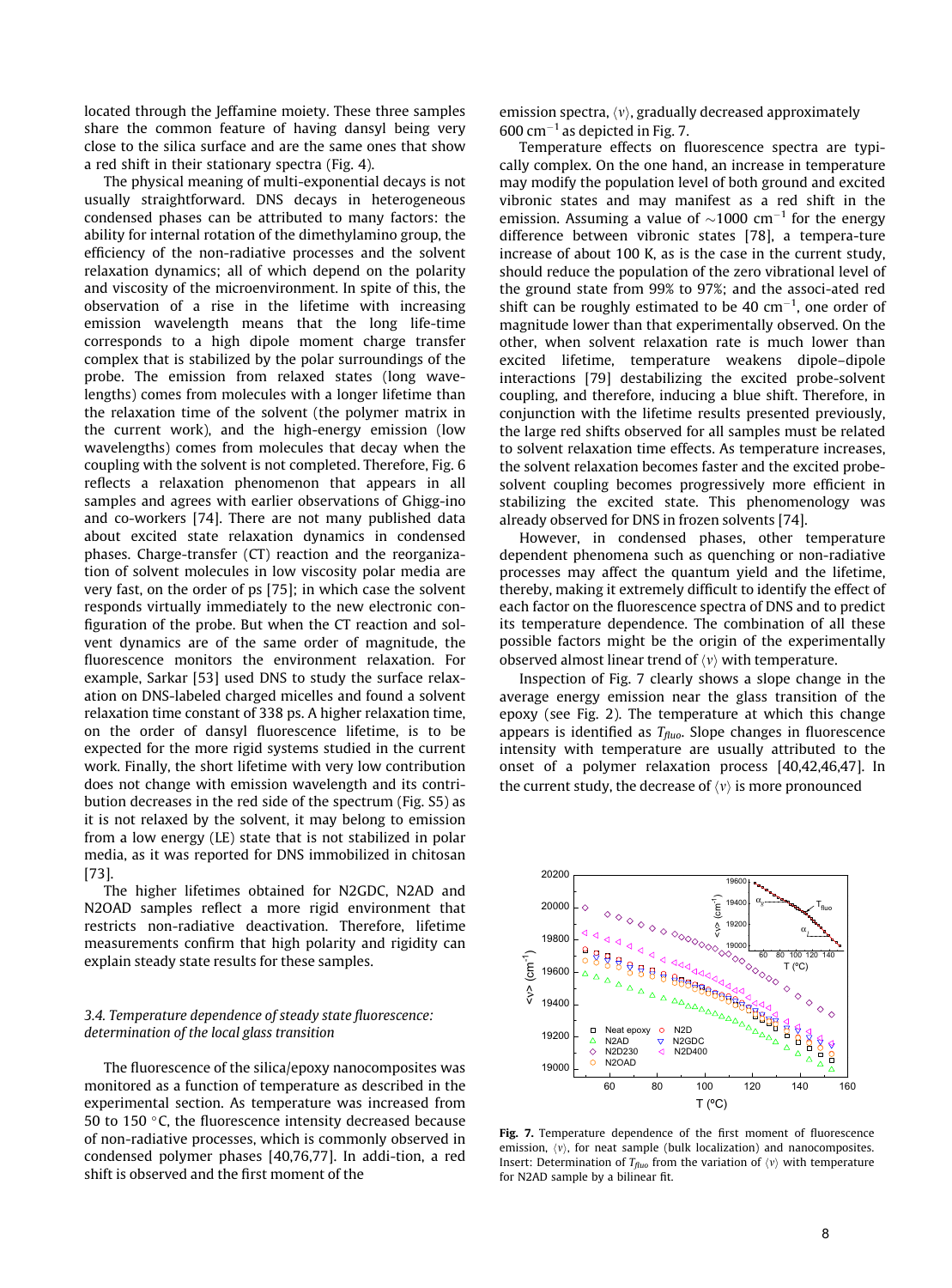in the temperature range corresponding to the elastomeric state, where matrix properties change more than those in the glassy state. Therefore, the  $\langle v \rangle$  dependence on temperature follows the same trend as the properties of the matrix, i.e., smooth below the transition and more pronounced above it. To evaluate  $T_{fluo}$ , data were fitted to a continuous bilinear function according to the following expression, where  $\alpha_{g}$  and  $\alpha_{l}$  are the slopes in the glassy and elastomeric states, respectively:

$$
\nu(T)=\nu\big(T_{\text{fluo}}\big)+\frac{\alpha_g+\alpha_l}{2}\big(T-T_{\text{fluo}}\big)+\frac{\alpha_l-\alpha_g}{2}\big|T-T_{\text{fluo}}\big|
$$

This method has been successfully used previously to monitor the emission of a solvatochromic probe in a polymeric matrix during physical aging [\[80\]](#page-12-0). The mathematical function provided good fits to the experimental data. An example fitting to the N2AD data is presented in the insert of [Fig.](#page-8-0) 7.

Table 4 summarizes the bilinear fitting parameters obtained for all samples: the slopes in the glassy,  $\alpha_{\rm g}$ , and elastomeric state,  $\alpha_i$ ;  $T_{fluo}$ ; and  $\langle v \rangle$  ( $T_{fluo}$ ).  $\alpha_g$  values were found to be in the 4–5  $cm^{-1}$  °C<sup>-1</sup> range, showed no trend, and were quite similar irrespective of the location of the DNS in the sample. In the elastomeric state,  $\alpha_l$  values were found to be in the 8–9 cm<sup>-1</sup>  $\degree$ C<sup>-1</sup> range for samples in which DNS was located in the bulk polymer or attached to the silica particles using long tethers. However, when DNS is located close to the silica surface (N2AD, N2OAD and N2GDC samples), the  $\alpha_l$  values are clearly smaller reflecting a lower capability of the microenvironment for DNS excited state relaxation.

Concerning  $T_{fluo}$  values, it is important to point out that there is no valuable reason for their coincidence with  $T_g$  as they correspond to processes operating in very different time scales. It is common in the literature to find this match, using fluorescence intensity measurements, as a token of good quality of the measurement by the fluorescence technique [\[40\]](#page-12-0). However, the change of the fluorescence emission energy with temperature depends on the coupling between the excited state of the chromophore and the dipoles in the vicinity of the probe rather than on the long range cooperative motions responsible for the glass transition. Therefore,  $T_{fluo}$  should appear before  $T_g$  as it is experimentally observed.

In Fig. 8, the variation of  $T_{fluo}$  is presented as function of spacer length, as expressed by the number of covalent Table 4



Fig. 8.  $T_{\text{fluo}}$  as a function of silica-dansyl tether length. Straight band represents  $T_{fluo}$  of neat epoxy. The values of nanocomposites with bare silica are presented on the right hand side of the plot for comparison purposes.

bonds, and the  $T_{fluo}$  value for DNS in neat epoxy is presented as a horizontal band. Nanocomposites with DNS located close to the silica surface show the highest  $T_{fluo}$ values suggesting a more rigid environment, which is in agreement with the higher lifetimes and smaller  $\alpha_l$  values observed. When the tether length is increased,  $T_{fluo}$  values approach those obtained when DNS is located in the bulk. This fact reflects the incremental probability of DNS being further away from the hydrophilic surface.

Data from Fig. 8 suggests an increasing trend in flexibility as the probe distance from the surface of the nanoparticles increases, which, in turn, suggests the presence of a flexibility gradient within the interfacial region, i.e., the matrix dynamics become progressively more restricted as the probe gets closer to the nanoparticle surface.

A convenient means to characterize a gradient consists of measuring the difference in transition temperatures between the interface and the bulk polymer. It is noteworthy that the differences observed in  $T_{\text{fluo}}$  are higher than the differences observed in  $T_{\rm g}$ . For example, in the sample N2AD,  $T_{\text{fluo}}$  changes +8 °C while  $T_{\text{g}}$  changes only +4 °C. Since it is a macroscopic measurement,  $T_g$  measures the dynamics of the interface/bulk ensemble. As mentioned before,  $T_g$ variations in nanocomposites are usually attributed to changes in the rigidity of the interface but no experimental evidence is usually provided for such a statement. The

Bilinear fitting parameters obtained for the variation of  $\langle v \rangle$  with temperature for neat epoxy and silica/epoxy nanocomposites.

| Sample                          | $\alpha_{\sigma}$ (cm <sup>-1</sup> °C <sup>-1</sup> ) | $\alpha_l$ (cm <sup>-1</sup> °C <sup>-1</sup> ) | $T_{fluo}$ (°C) | $v(T_{\text{fluo}})(cm^{-1})$ |
|---------------------------------|--------------------------------------------------------|-------------------------------------------------|-----------------|-------------------------------|
|                                 | DNS in bulk polymer                                    |                                                 |                 |                               |
| Neat epoxy                      | $-4.6 \pm 0.1$                                         | $-8.8 \pm 0.1$                                  | $102.2 \pm 0.2$ | $19.496 \pm 3$                |
| N <sub>2</sub> D                | $-4.6 \pm 0.1$                                         | $-8.2 \pm 0.2$                                  | $107.4 \pm 0.6$ | $19.472 \pm 4$                |
|                                 | DNS at the interface                                   |                                                 |                 |                               |
| N <sub>2</sub> AD               | $-4.5 \pm 0.1$                                         | $-7.4 \pm 0.1$                                  | $110.6 \pm 0.8$ | $19.311 \pm 4$                |
| N <sub>2</sub> OAD              | $-4.0 \pm 0.1$                                         | $-7.5 \pm 0.1$                                  | $102.5 \pm 0.5$ | $19.477 \pm 3$                |
| N <sub>2</sub> G <sub>D</sub> C | $-4.4 \pm 0.1$                                         | $-7.2 \pm 0.2$                                  | $106.3 \pm 0.6$ | $19.468 \pm 4$                |
| N2D230                          | $-4.5 \pm 0.1$                                         | $-8.7 \pm 0.1$                                  | $105.2 \pm 0.5$ | $19.749 \pm 3$                |
| N2D400                          | $-5.1 \pm 0.1$                                         | $-9.3 \pm 0.4$                                  | $105.2 \pm 0.8$ | $19.567 \pm 6$                |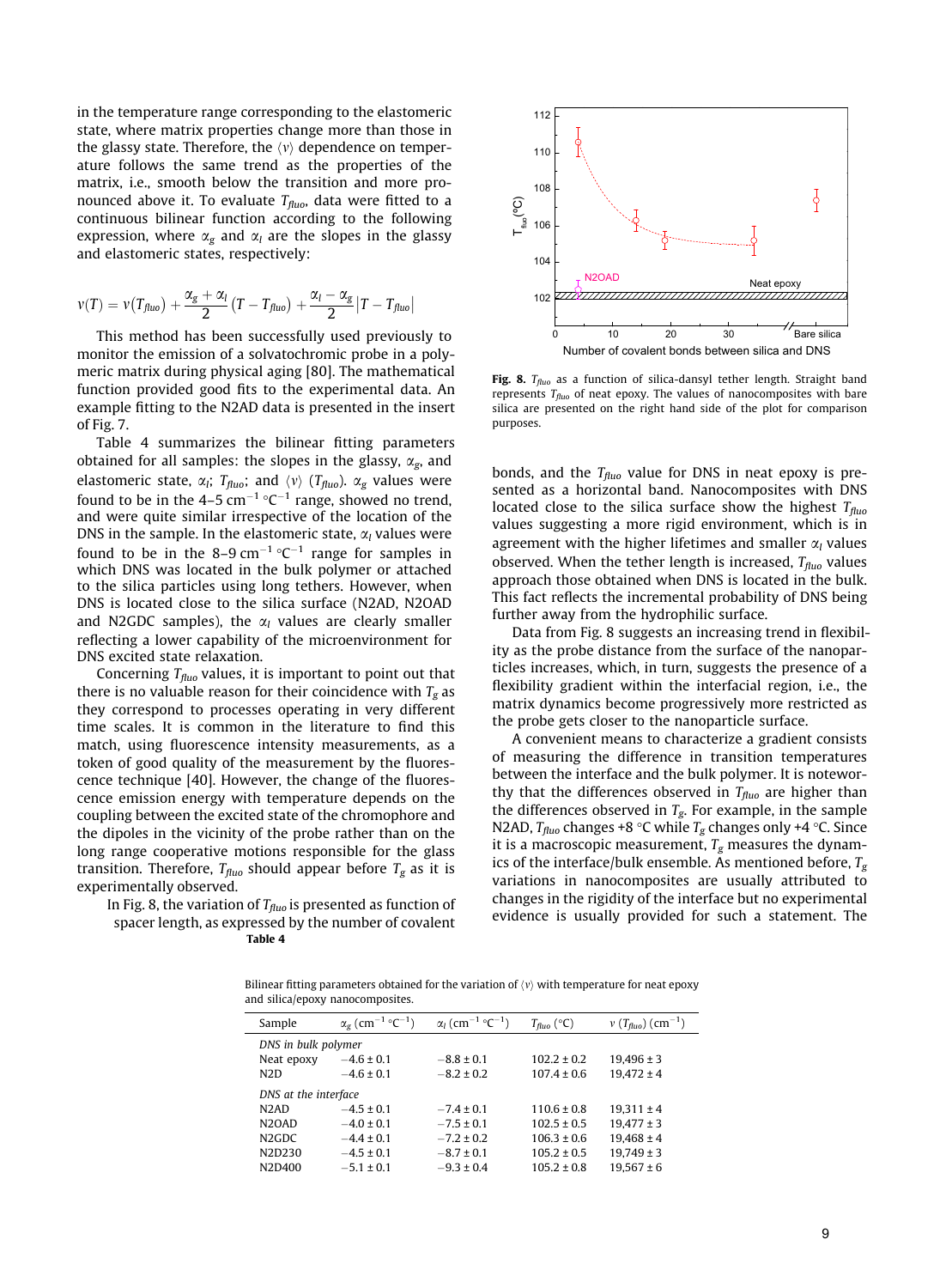results obtained in the current study clearly demonstrate that the interfacial interaction has a long-range effect that spreads throughout the whole matrix. In addition, the region of direct influence of the nanoparticles seems to vanish after 20–30 chemical bonds, which corresponds to an extension of less than approximately 3 nm. This result is in agreement with previous studies that postulate the existence of a vitreous region of a few nanometers in length around the nanoparticle [18,19].

Nanocomposite based on OS treated silica (N2OAD) is the only sample with unfavorable silica-matrix interactions due to the hydrophobic nature of the silane used. Modification by OS leads to decreased  $T_{\text{fluo}}$  in the same way as observed in  $T_g$  measurements. Therefore, strong or poor interactions translate into high or low  $T_{fluo}$  values with respect to the neat epoxy. In addition, in sample N2OAD, where dansyl is located at the interface,  $T_{flow}$  is on the order of that observed for DNS in the neat epoxy in spite of the high polarity of the silica surface where DNS is located. This means that fluorescence is being able to detect changes in the interfacial interactions both in the bulk and in the interface.

In addition to the interactions within the interface, another antagonistic effect on the dynamics of highly crosslinked networks should be noted: network disruption due to the physical presence of nanoparticles, which may promote relaxation. This fact has been underlined by Brinson and coworkers in their work on epoxy/CNT nanocomposites [\[26\]](#page-11-0), where particle–matrix interactions were weak. These authors found that network disruption due to the presence of the nanofillers decreased the  $T_g$  only for systems in which crosslink density was high. To evalu-ate the effect of network disruption, we have determined the size of cooperative rearranging region (CRR) according to the method proposed by Donth [81], [wh](#page-12-0)ich is based on the thermal fluctuation theory and DSC measurements. In this approach, the characteristic length scale of heteroge-neity  $(\xi)$  is calculated according to the following:

$$
\xi^3 = \frac{k_B T_g^2 \Delta (1/c_v)}{\rho \delta T^2}
$$

where  $k_B$  is the Boltzmann constant,  $\Delta(1/c_v)$  can be replaced by the heat capacity at constant pressure  $\Delta(1/c_p)$  obtained by DSC,  $\rho$  is the density of the material, and  $\delta T$  is the mean temperature fluctuation of one CRR of volume  $\xi^3$ . Details of the calculation method can be found elsewhere [81,82]. For the neat [epoxy](#page-12-0) resin (with no nano-particles), the calculated CRR length is 2.2 nm, which is in agreement with the values found in the literature for fully cured epoxy networks with comparable  $T_g$  values [26,83,84]. In the case of [nanoco](#page-11-0)mposites, the CRR length increases slightly having values of  $3.0 \pm 0.7$  nm, irrespec-tive of the surface treatment. We attribute this enhance-ment in  $\xi$  to a balance of two opposing phenomena: network disruption induced by the nanoparticles and creation of an interface with restricted mobility, where the latter compensates the former. A similar result was found by Pistor et al. [84] working with epoxy/POSS [nan](#page-12-0)ocomposites, however, the  $T_g$ of the nanocomposites was lower than that of neat epoxy.

Srivastava and Basu [\[85\]](#page-12-0), working with gold/PMMA weak nanocomposites, proposed a model to understand the relation between the interfacial width,  $\zeta$ , and the sign of  $T_g$  deviation, which should be valid for confined polymers. According to these authors, when the interface width is shorter than  $\xi$ , the mean relaxation of the composite is dominated by the dynamics of the surface polymer layer. On the other hand, for interfacial regions larger than  $\xi$ , the interface dominates the relaxational behavior of the ensemble. However, it is not clear if this model could apply for thermosetting polymers since a large and diffuse interface can only be a consequence of an extended network disruption that would unavoidably lead to a decrease in  $T_{\rm g}$ . In the current study, the  $T_{\rm g}$ s of the nanocomposites (with the exception of N2OAD) are greater than that for the neat resin. Therefore, although the width of the interface and  $\xi$  are similar, it seems that the strong polymer–silica interaction affects the dynamics of the neighboring polymer segments, and as a result, spreading the effect throughout the whole matrix. More work is being carried out on the structural relaxation of chain segments and chain dynamics at the interface.

# 4. Conclusions

In the current study, the bulk and interfacial properties of silica/epoxy nanocomposites were examined by fluorescent probes that were either linked to the matrix network or were tethered to silica nanoparticles, thereby, placing them at the silica–epoxy interface. In addition, the fluorescent probe distance to silica surface was varied by using different silane coupling agents or silane coupling agents and chain extenders, enabling the study of interfacial dynamics and relaxation at the interface as a function of distance from the nanoparticle surface. A detailed analysis of the fluorescent response of the probe and its dependence on temperature allowed a molecular scale interpretation of the changes observed in the glass transition temperature of the silica/epoxy nanocomposites and its relation to the interfacial dynamics.

Steady state and time resolved measurements revealed that fluorophores located close to the silica nanoparticle are in a more rigid environment than those located in the polymer bulk. This may be a consequence of the strong interfacial interactions that reduce the ability of the probe to relax the excited state. Also, the glass transition temperature of the neat epoxy as determined by DSC increased with the addition of silica nanoparticles. These two observations, when coupled together, suggest a close relationship between the interfacial rigidity and the macroscopic glass transition temperature.

The first important conclusion of the current study is concerned with the confirmation of rigidity effects at the interface and its percolation throughout the matrix. An increase in the glass transition temperature is usually attributed to the existence of a rigid polymer layer around the particles; however, this statement probably requires more experimental evidence. Our results on silica/epoxy nanocomposites show that when the probe is located very close to the nanoparticle surface (such as in system N2AD),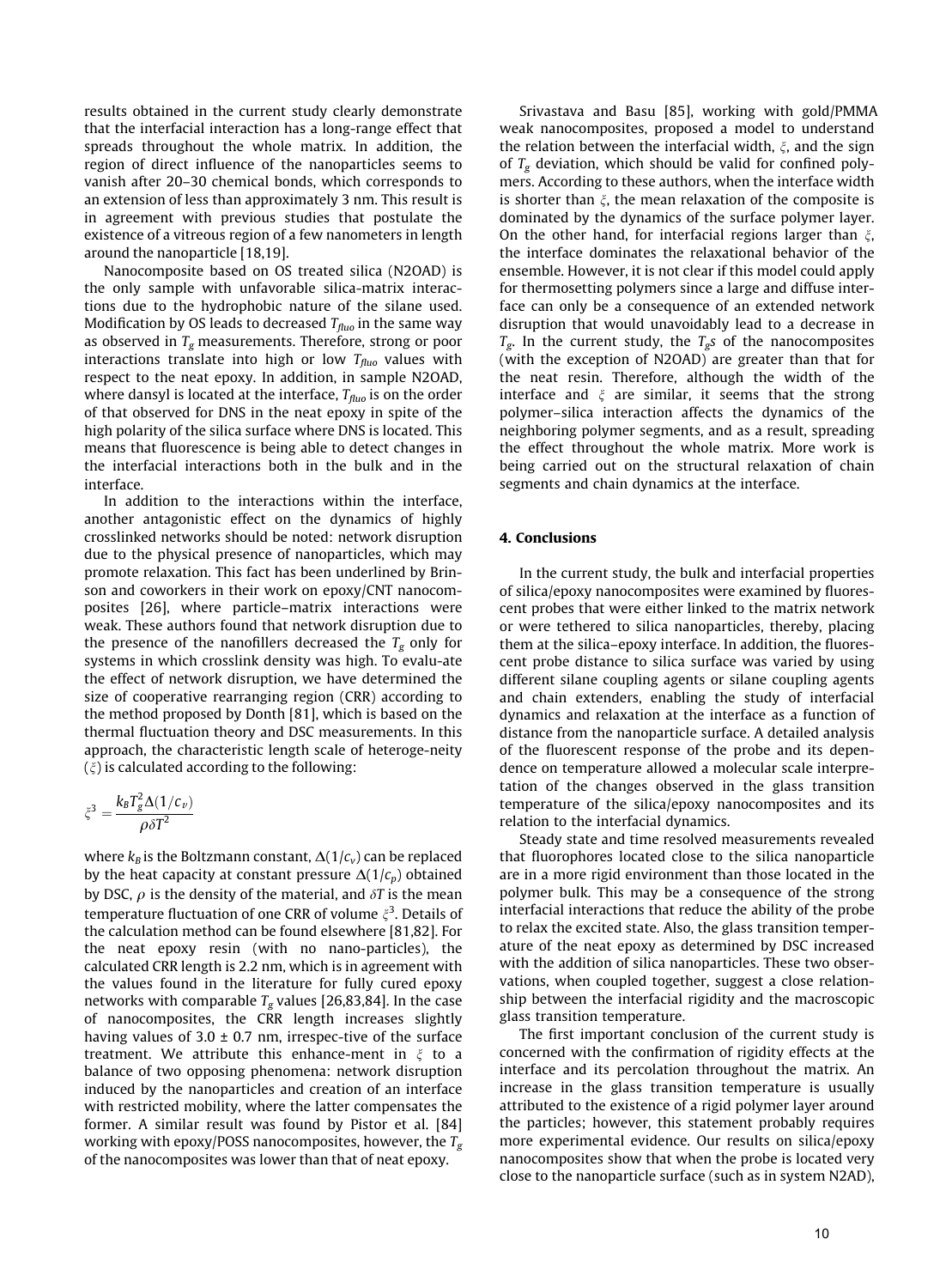<span id="page-11-0"></span>its stationary spectra reflects a rigid environment, which has been confirmed by an increased fluorescence lifetime. Accordingly, the analysis of the temperature dependence of the probes' average emission energy reveals that the local relaxation temperature  $(T_{fluo})$  at the interface is greater than that when the probe is located in the bulk. The concurrent measurement of the glass transition temperature yields a value greater than that of the neat epoxy; therefore, confirming that rigidity at the interface is translated throughout the whole sample.

The second important conclusion is related to the existence of a rigidity gradient and its extension into the bulk from the nanoparticle surface. By varying the tether length that connects the fluorescent probes to the nanoparticles, it was possible to measure a length scale for the region of direct influence of the nanoparticles. In the case of silica/epoxy systems studied, this length scale was found to be less than approximately 3 nm. The fluorescence response of probes was found to differ from the fluorescence response of probes that were ramdonly linked to the matrix, and was found to strongly and inversely depend on the average probe-nanoparticle distance, thereby, proving the existence of an interface gradient.

#### Acknowledgments

J.C. Cabanelas, C. Antonelli, J. Baselga and B. Serrano gratefully acknowledge Spanish Ministerio de Educación, Cultura y Deporte (MAT2010-17091) for financial support. R. Ozisik acknowledges support from the United States National Science Foundation under Grant No. 1200270.

#### References

- [1] Kango S, Kalia S, Celli A, Njuguna J, Habibi Y, Kumar R. Surface modification of inorganic nanoparticles for development of organic– inorganic nanocomposites—A review. Prog Polym Sci 2013;38: 1232– 61.
- [2] Ash BJ, Siegel RW, Schadler LS. Mechanical behavior of alumina/poly (methyl methacrylate) nanocomposites. Macromolecules 2004;37: 1358–69.
- [3] Flory AL, Ramanathan T, Brinson LC. Physical aging of single wall carbon nanotube polymer nanocomposites: effect of functionalization of the nanotube on the enthalpy relaxation. Macromolecules 2010;43:4247–52.
- [4] Akcora P, Liu H, Kumar SK, Moll J, Li Y, Benicewicz BC, et al. Anisotropic self-assembly of spherical polymer-grafted nanoparticles. Nat Mater 2009;8:354–9.
- [5] Qiao R, Deng H, Putz KW, Brinson LC. Effect of particle agglomeration and interphase on the glass transition temperature of polymer nanocomposites. J Polym Sci Part B Polym Phys 2011;49:740–8.
- [6] Natarajan B, Li Y, Deng H, Brinson LC, Schadler LS. Effect of interfacial energetics on dispersion and glass transition temperature in polymer nanocomposites. Macromolecules 2013;46:2833–41.
- [7] Keddie JL, Jones RAL, Cory RA. Size-dependent depression of the glass transition temperature in polymer films. Europhys Lett 1994;27: 59– 64.
- [8] Keddie JL, Jones RAL, Cory RA. Interface and surface effects on the glass-transition temperature in thin polymer films. Faraday Discuss 1994;98:219–30.
- [9] Bansal A, Yang H, Li C, Cho K, Benicewicz BC, Kumar SK, et al. Quantitative equivalence between polymer nanocomposites and thin polymer films. Nat Mater 2005;4:693–8.
- [10] Rittigstein P, Priestley RD, Broadbelt LJ, Torkelson JM. Model polymer nanocomposites provide an understanding of confinement effects in real nanocomposites. Nat Mater 2007;6:278–82.
- [11] Ash BJ, Schadler LS, Siegel RW. Glass transition behavior of alumina/ polymethylmethacrylate nanocomposites. Mater Lett 2002;55: 83–
- 7. [12] Pryamitsyn V, Ganesan V. A comparison of the dynamical relaxations in a model for glass transition in polymer nanocomposites and polymer thin films. Macromolecules 2010;43:5851–62.
- [13] Harton SE, Kumar SK, Yang H, Koga T, Hicks K, Lee H, et al. Immobilized polymer layers on spherical nanoparticles. Macromolecules 2010;43:3415–21.
- [14] Berriot J, Montes H, Lequeux F, Long D, Sotta P. Evidence for the shift of the glass transition near the particles in silica-filled elastomers. Macromolecules 2002;35:9756–62.
- [15] Pye JE, Rohald KA, Baker EA, Roth CB. Physical aging in ultrathin polystyrene films: evidence of a gradient in dynamics at the free surface and its connection to the glass transition temperature reductions. Macromolecules 2010;43:8296–303.
- [16] Fryer DS, Peters RD, Kim EJ, Tomaszewski JE, De Pablo JJ, Nealey PF, et al. Dependence of the glass transition temperature of polymer films on interfacial energy and thickness. Macromolecules 2001;34: 5627–34.
- [17] Fryer DS, Nealey PF, De Pablo JJ. Thermal probe measurements of the glass transition temperature for ultrathin polymer films as a function of thickness. Macromolecules 2000;33:6439–47.
- [18] Fragiadakis D, Bokobza L, Pissis P. Dynamics near the filler surface in natural rubber-silica nanocomposites. Polymer 2011;52:3175–82.
- [19] Fragiadakis D, Pissis P, Bokobza L. Modified chain dynamics in poly (dimethylsiloxane)/silica nanocomposites. J Non Cryst Solids 2006; 352:4969–72.
- [20] Sargsyan A, Tonoyan A, Davtyan S, Schick C. The amount of immobilized polymer in PMMA SiO2 nanocomposites determined from calorimetric data. Eur Polym J 2007;43:3113–27.
- Arrighi V, McEwen I, Qian H, Serrano Prieto M. The glass transition and interfacial layer in styrene-butadiene rubber containing silica nanofiller. Polymer 2003;44:6259–66.
- [22] Jouault N, Moll JF, Meng D, Windsor K, Ramcharan S, Kearney C, et al. Bound polymer layer in nanocomposites. ACS Macro Lett 2013;2: 371–4.
- [23] Bogoslovov RB, Roland CM, Ellis AR, Randall AM, Robertson CG. Effect of silica nanoparticles on the local segmental dynamics in poly (vinyl acetate). Macromolecules 2008;41:1289–96.
- [24] Moll J, Kumar SK. Glass transitions in highly attractive highly filled polymer nanocomposites. Macromolecules 2012;45:1131–5.
- [25] Holt AP, Sangoro JR, Wang Y, Agapov AL, Sokolov AP. Chain and segmental dynamics of poly(2-vinylpyridine) nanocomposites. Macromolecules 2013;46:4168–73.
- [26] Putz KW, Palmeri MJ, Cohn RB, Andrews R, Brinson LC. Effect of cross-link density on interphase creation in polymer nanocomposites. Macromolecules 2008;41:6752–6.
- [27] Becker O, Varley R, Simon G. Morphology, thermal relaxations and mechanical properties of layered silicate nanocomposites based upon high-functionality epoxy resins. Polymer 2002;43:4365–73.
- [28] Preghenella M, Pegoretti A, Migliaresi C. Thermo-mechanical characterization of fumed silica–epoxy nanocomposites. Polymer 2005;46:12065–72.
- [29] Shen J, Huang W, Wu L, Hu Y, Ye M. The reinforcement role of different amino-functionalized multi-walled carbon nanotubes in epoxy nanocomposites. Compos Sci Technol 2007;67:3041–50.
- [30] Ma PC, Kim JK, Tang BZ. Effects of silane functionalization on the properties of carbon nanotube/epoxy nanocomposites. Compos Sci Technol 2007;67:2965–72.
- [31] Zaman I, Phan TT, Kuan HC, Meng Q, Bao La LT, Luong L, et al. Epoxy/ graphene platelets nanocomposites with two levels of interface strength. Polymer 2011;52:1603–11.
- [32] Bugnicourt E, Galy J, Gérard JF, Barthel H. Effect of sub-micron silica fillers on the mechanical performances of epoxy-based composites. Polymer 2007;48:1596–605.
- Johnsen BB, Kinloch AJ, Mohammed RD, Taylor AC, Sprenger S. Toughening mechanisms of nanoparticle-modified epoxy polymers. Polymer 2007;48:530–41.
- [34] Baselga J, Piérola IF, Serrano B, Pozuelo J, Cabanelas JC, Martín O. Fluorescence of polymers at interfaces: polymerization, relaxations, and imaging. Rev Fluoresc 2010;2010:311–47.
- [35] Yang J, Sheng X, Zhang B, Fu R, Chen X. Intrinsic fluorescence studies of conformational relaxation and its dynamics of triblock copolymer